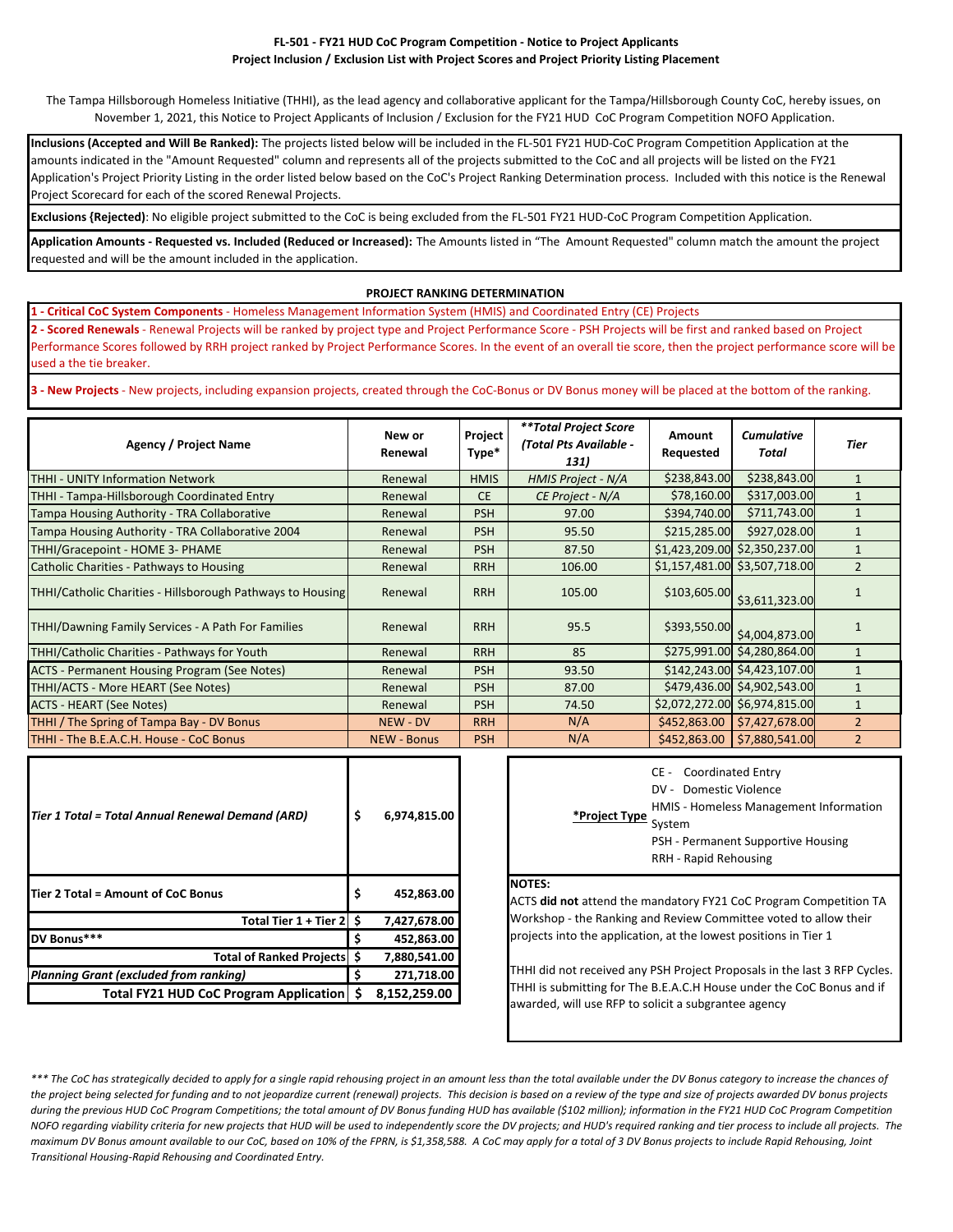| FY 2021 NOFO - Project Scorecard            |                                   |  |  |
|---------------------------------------------|-----------------------------------|--|--|
| <b>Project Name:</b>                        | <b>Overall Score (out of 133)</b> |  |  |
| ACTS-H.E.A.R.T PSH                          |                                   |  |  |
| ACTS-Hillsborough Permanent Housing Project |                                   |  |  |
| ACTS-More H.E.A.R.T.                        |                                   |  |  |
| Dawning Family Services - HUD CoC Rapid Re- |                                   |  |  |
| <b>Hillsborough Pathways</b>                |                                   |  |  |
| Hillsborough Pathways for Youth             |                                   |  |  |
| HOME 3 + PHAME                              |                                   |  |  |
| Pathways Rapid Rehousing Program            |                                   |  |  |
| <b>TRA Collaborative</b>                    |                                   |  |  |
| <b>TRA Collaborative 2004</b>               |                                   |  |  |
|                                             |                                   |  |  |

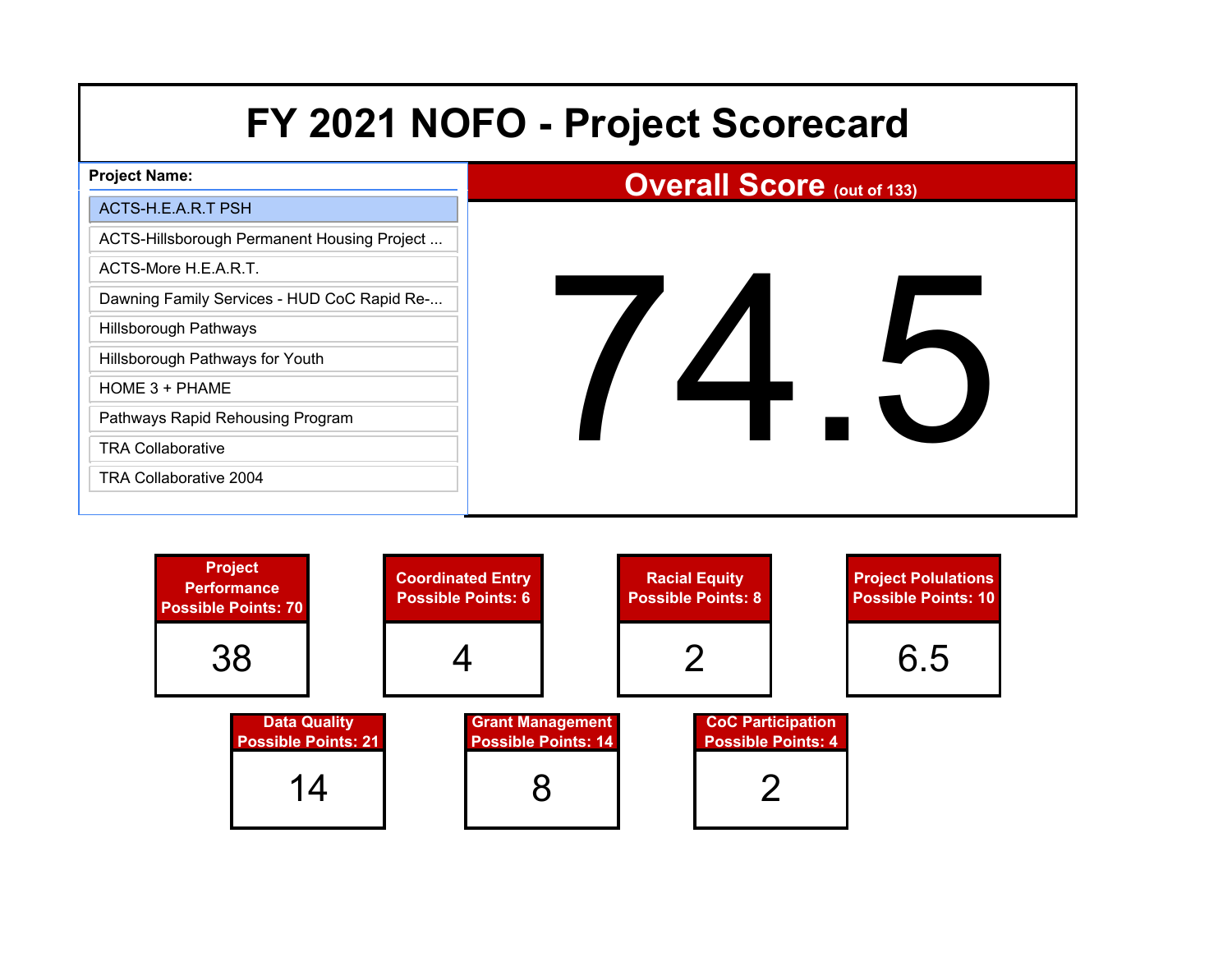| FY 2021 NOFO - Project Scorecard            |                                   |  |  |
|---------------------------------------------|-----------------------------------|--|--|
| <b>Project Name:</b>                        | <b>Overall Score (out of 133)</b> |  |  |
| ACTS-H.E.A.R.T PSH                          |                                   |  |  |
| ACTS-Hillsborough Permanent Housing Project |                                   |  |  |
| ACTS-More H.E.A.R.T.                        |                                   |  |  |
| Dawning Family Services - HUD CoC Rapid Re- |                                   |  |  |
| <b>Hillsborough Pathways</b>                |                                   |  |  |
| Hillsborough Pathways for Youth             | 93                                |  |  |
| HOME 3 + PHAME                              | J.                                |  |  |
| Pathways Rapid Rehousing Program            |                                   |  |  |
| <b>TRA Collaborative</b>                    |                                   |  |  |
| TRA Collaborative 2004                      |                                   |  |  |
|                                             |                                   |  |  |

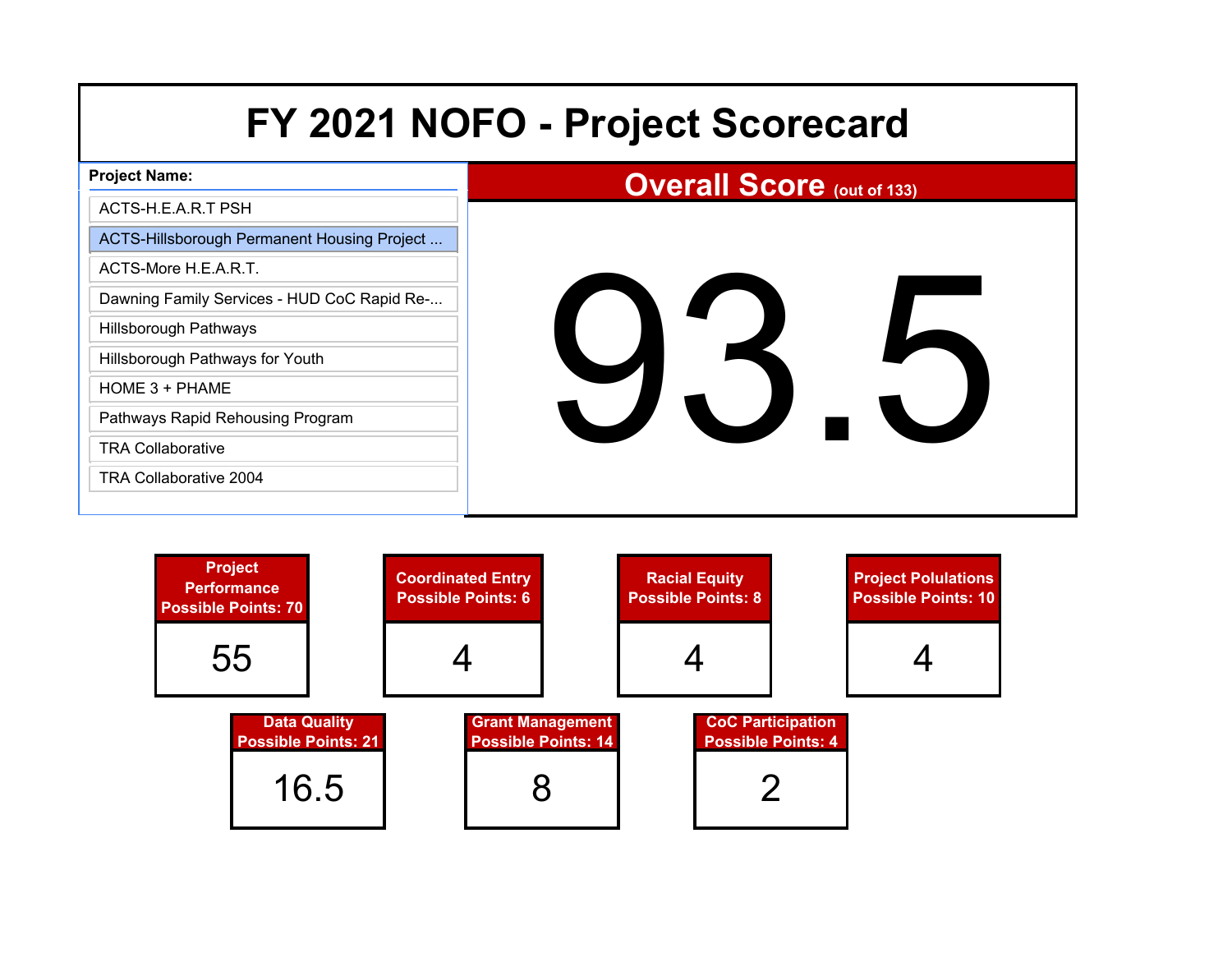| FY 2021 NOFO - Project Scorecard            |                                   |  |
|---------------------------------------------|-----------------------------------|--|
| <b>Project Name:</b>                        | <b>Overall Score (out of 133)</b> |  |
| ACTS-H.E.A.R.T PSH                          |                                   |  |
| ACTS-Hillsborough Permanent Housing Project |                                   |  |
| ACTS-More H.E.A.R.T.                        |                                   |  |
| Dawning Family Services - HUD CoC Rapid Re- |                                   |  |
| <b>Hillsborough Pathways</b>                |                                   |  |
| Hillsborough Pathways for Youth             |                                   |  |
| HOME 3 + PHAME                              |                                   |  |
| Pathways Rapid Rehousing Program            |                                   |  |
| <b>TRA Collaborative</b>                    |                                   |  |
| <b>TRA Collaborative 2004</b>               |                                   |  |
|                                             |                                   |  |

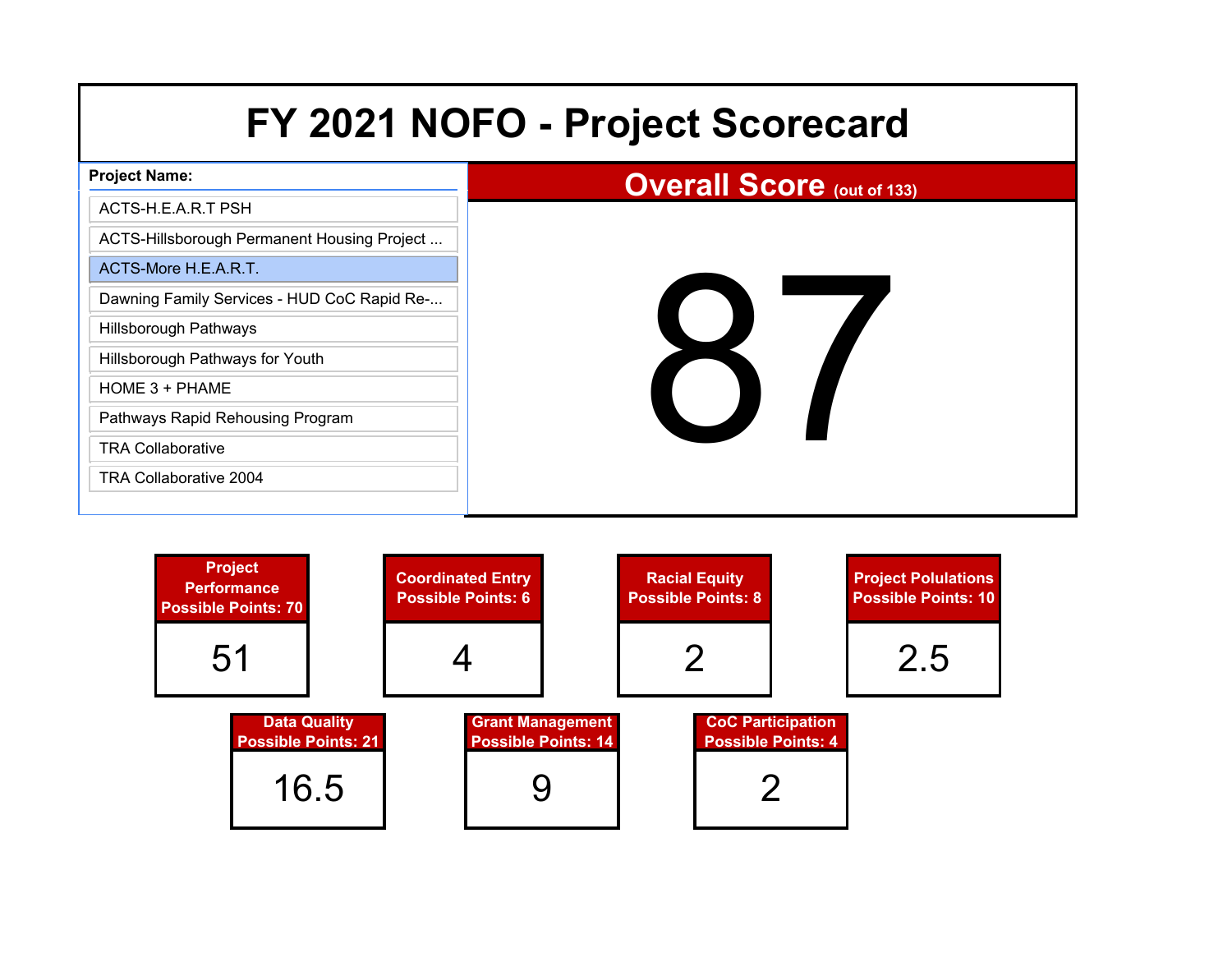# **Project Name:**

## ACTS-H.E.A.R.T PSH

ACTS-Hillsborough Permanent Housing Project ...

ACTS-More H.E.A.R.T.

Dawning Family Services - HUD CoC Rapid Re-...

Hillsborough Pathways

Hillsborough Pathways for Youth

HOME 3 + PHAME

Pathways Rapid Rehousing Program

TRA Collaborative

TRA Collaborative 2004

# **Overall Score (out of 133)**

# 105

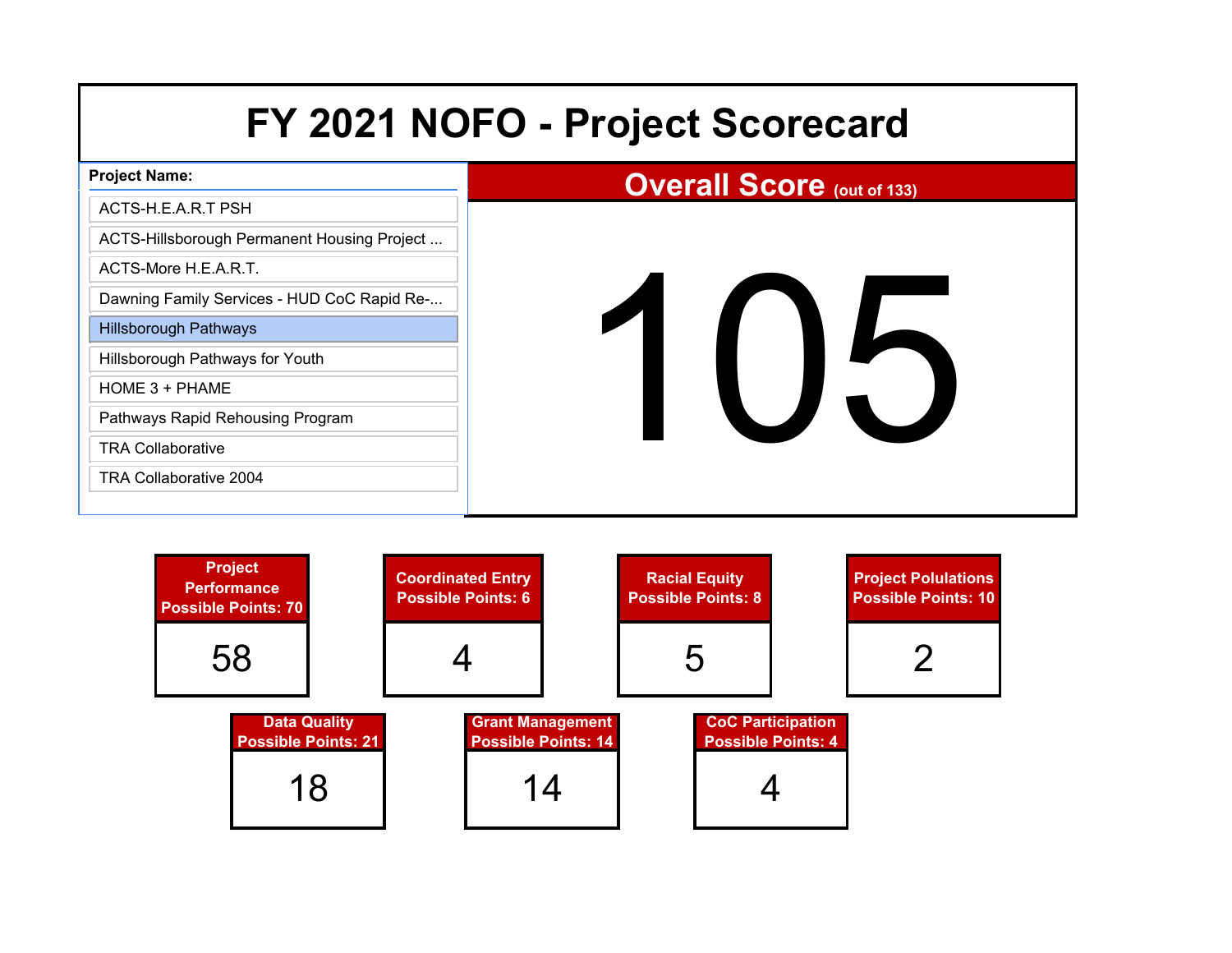| <b>Project Name:</b>                        | <b>Overall Score (out of 133)</b> |
|---------------------------------------------|-----------------------------------|
| ACTS-H.E.A.R.T PSH                          |                                   |
| ACTS-Hillsborough Permanent Housing Project |                                   |
| ACTS-More H.E.A.R.T.                        |                                   |
| Dawning Family Services - HUD CoC Rapid Re- |                                   |
| Hillsborough Pathways                       |                                   |
| <b>Hillsborough Pathways for Youth</b>      |                                   |
| $HOME 3 + PHAME$                            |                                   |
| Pathways Rapid Rehousing Program            | $\blacktriangleright$             |
| <b>TRA Collaborative</b>                    |                                   |
| <b>TRA Collaborative 2004</b>               |                                   |
|                                             |                                   |

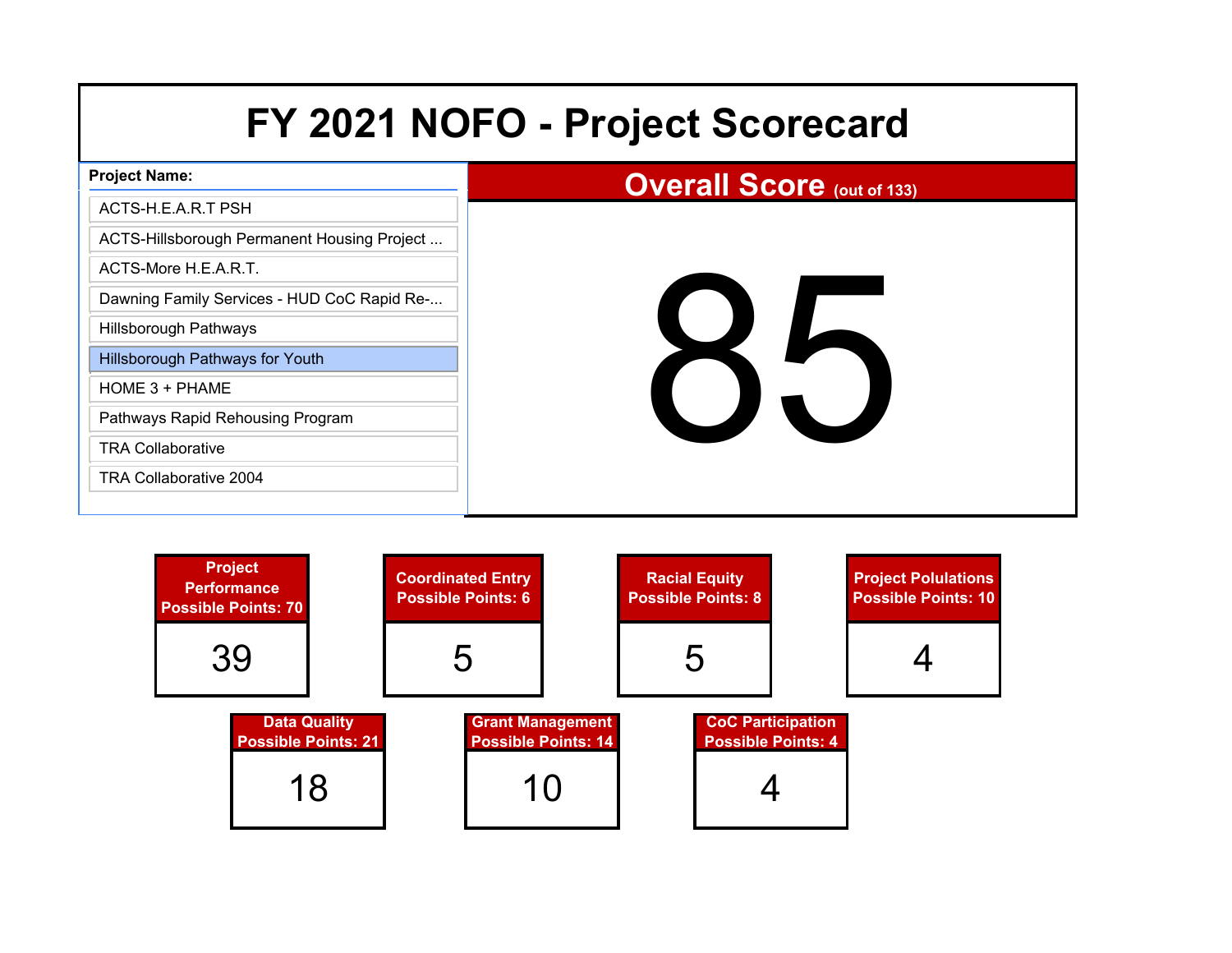# **Project Name:**

## ACTS-H.E.A.R.T PSH

ACTS-Hillsborough Permanent Housing Project ...

ACTS-More H.E.A.R.T.

Dawning Family Services - HUD CoC Rapid Re-...

Hillsborough Pathways

Hillsborough Pathways for Youth

HOME 3 + PHAME

Pathways Rapid Rehousing Program

TRA Collaborative

TRA Collaborative 2004

# **Overall Score (out of 133)**

# 106

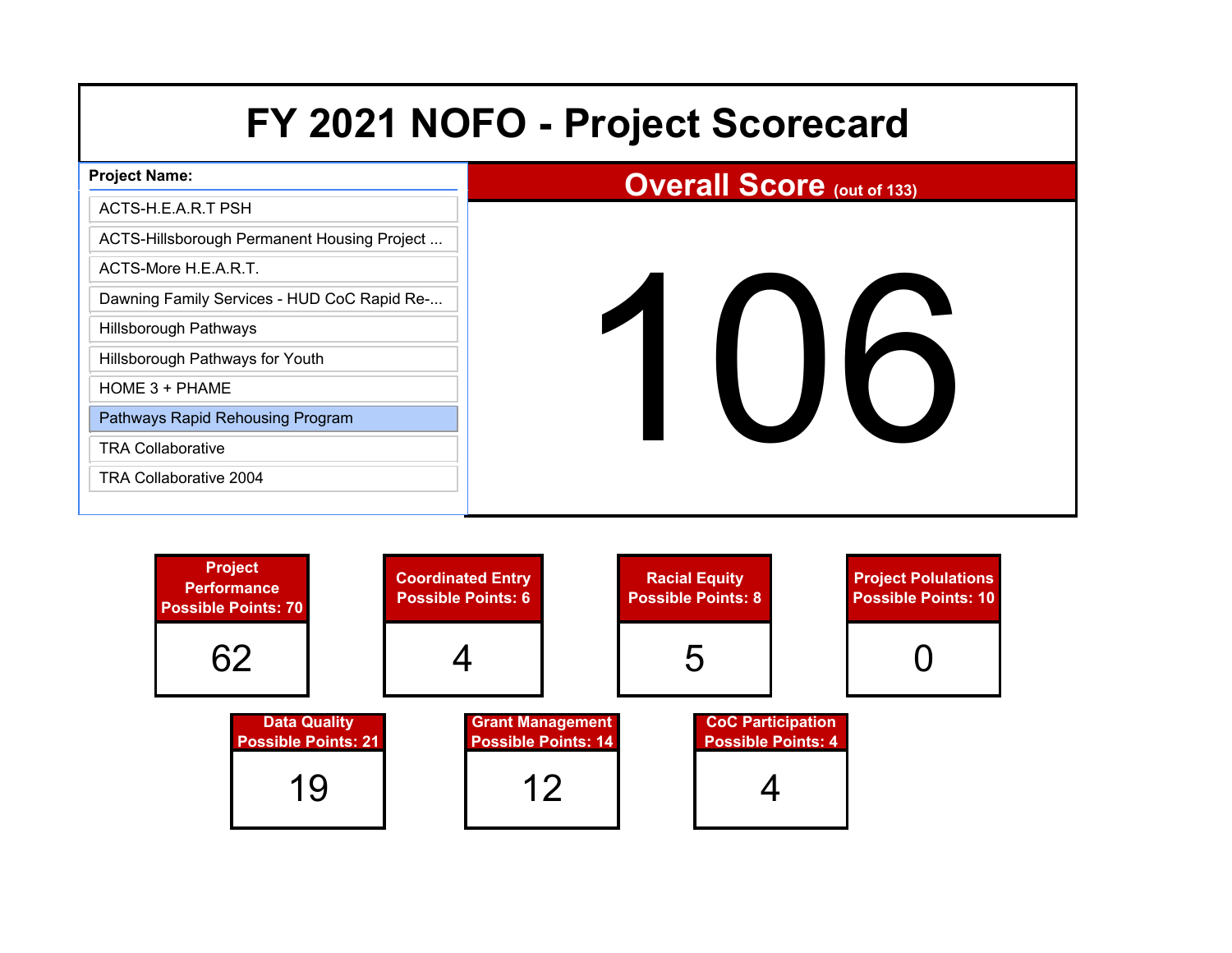| <b>Project Name:</b>                        | <b>Overall Score (out of 133)</b> |
|---------------------------------------------|-----------------------------------|
| ACTS-H.E.A.R.T PSH                          |                                   |
| ACTS-Hillsborough Permanent Housing Project |                                   |
| ACTS-More H.E.A.R.T.                        |                                   |
| Dawning Family Services - HUD CoC Rapid Re- |                                   |
| <b>Hillsborough Pathways</b>                |                                   |
| Hillsborough Pathways for Youth             |                                   |
| HOME 3 + PHAME                              |                                   |
| Pathways Rapid Rehousing Program            | $\overline{\mathcal{L}}$          |
| <b>TRA Collaborative</b>                    |                                   |
| TRA Collaborative 2004                      |                                   |
|                                             |                                   |

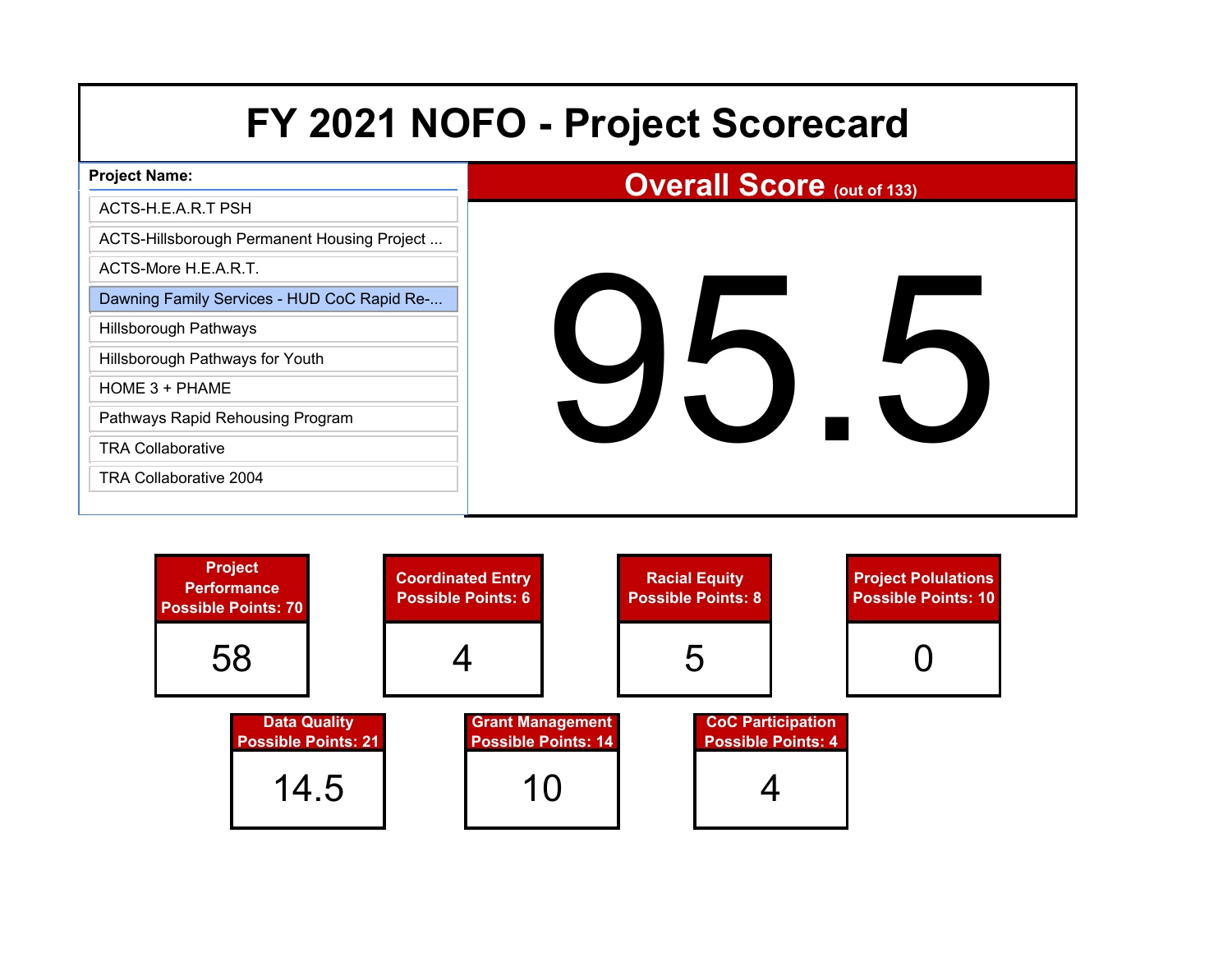|  |  |  | FY 2021 NOFO - Project Scorecard |
|--|--|--|----------------------------------|
|--|--|--|----------------------------------|

| <b>Project Name:</b>                        | <b>Overall Score (out of 133)</b> |
|---------------------------------------------|-----------------------------------|
| ACTS-H.E.A.R.T PSH                          |                                   |
| ACTS-Hillsborough Permanent Housing Project |                                   |
| ACTS-More H.E.A.R.T.                        |                                   |
| Dawning Family Services - HUD CoC Rapid Re- |                                   |
| Hillsborough Pathways                       |                                   |
| Hillsborough Pathways for Youth             |                                   |
| HOME 3 + PHAME                              |                                   |
| Pathways Rapid Rehousing Program            |                                   |
| <b>TRA Collaborative</b>                    |                                   |
| <b>TRA Collaborative 2004</b>               |                                   |
|                                             |                                   |

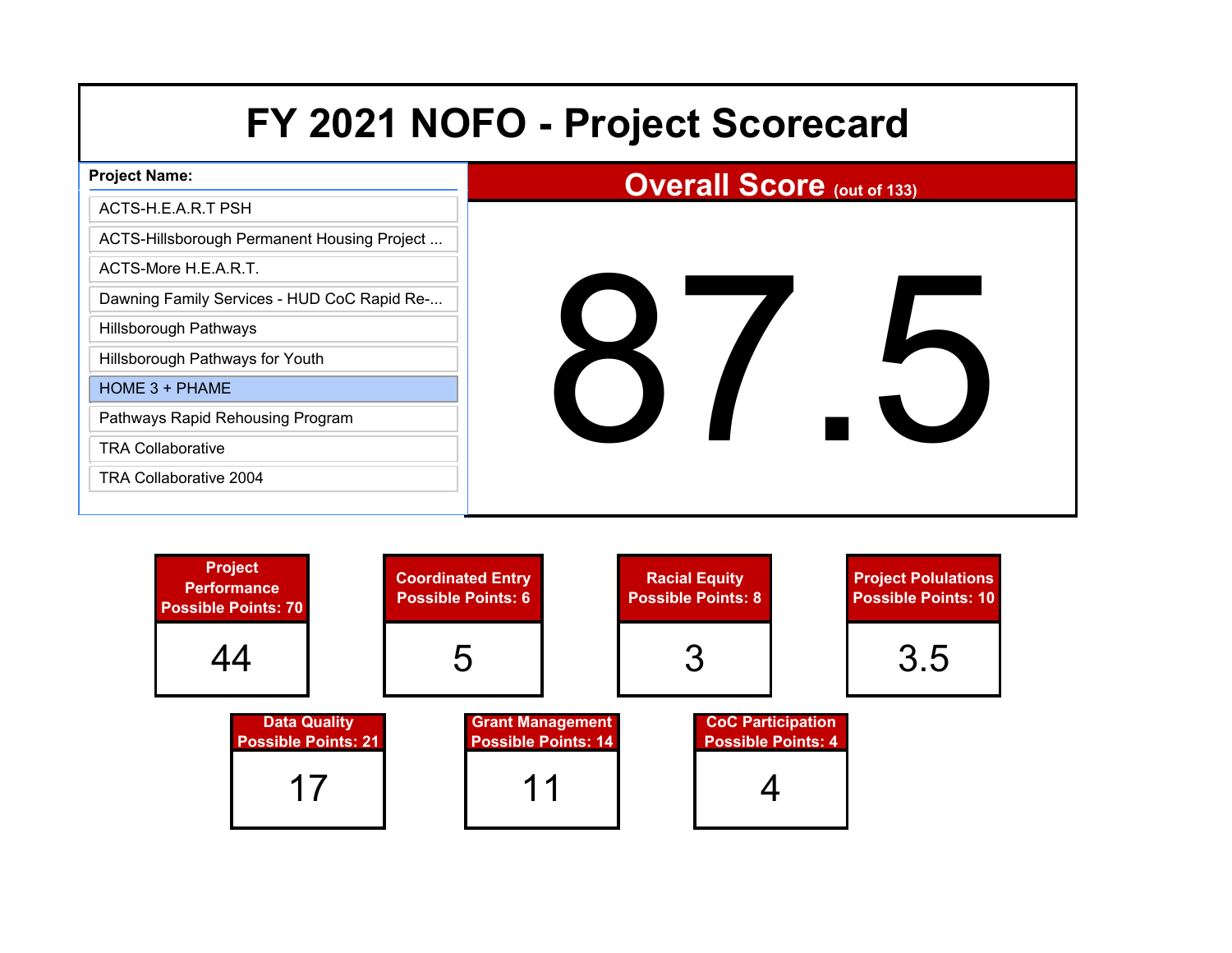# **Project Name:** ACTS-H.E.A.R.T PSHACTS-Hillsborough Permanent Housing Project ...

ACTS-More H.E.A.R.T.

Dawning Family Services - HUD CoC Rapid Re-...

Hillsborough Pathways

Hillsborough Pathways for Youth

HOME 3 + PHAME

Pathways Rapid Rehousing Program

TRA Collaborative

TRA Collaborative 2004

# **Overall Score (out of 133)**

95.5